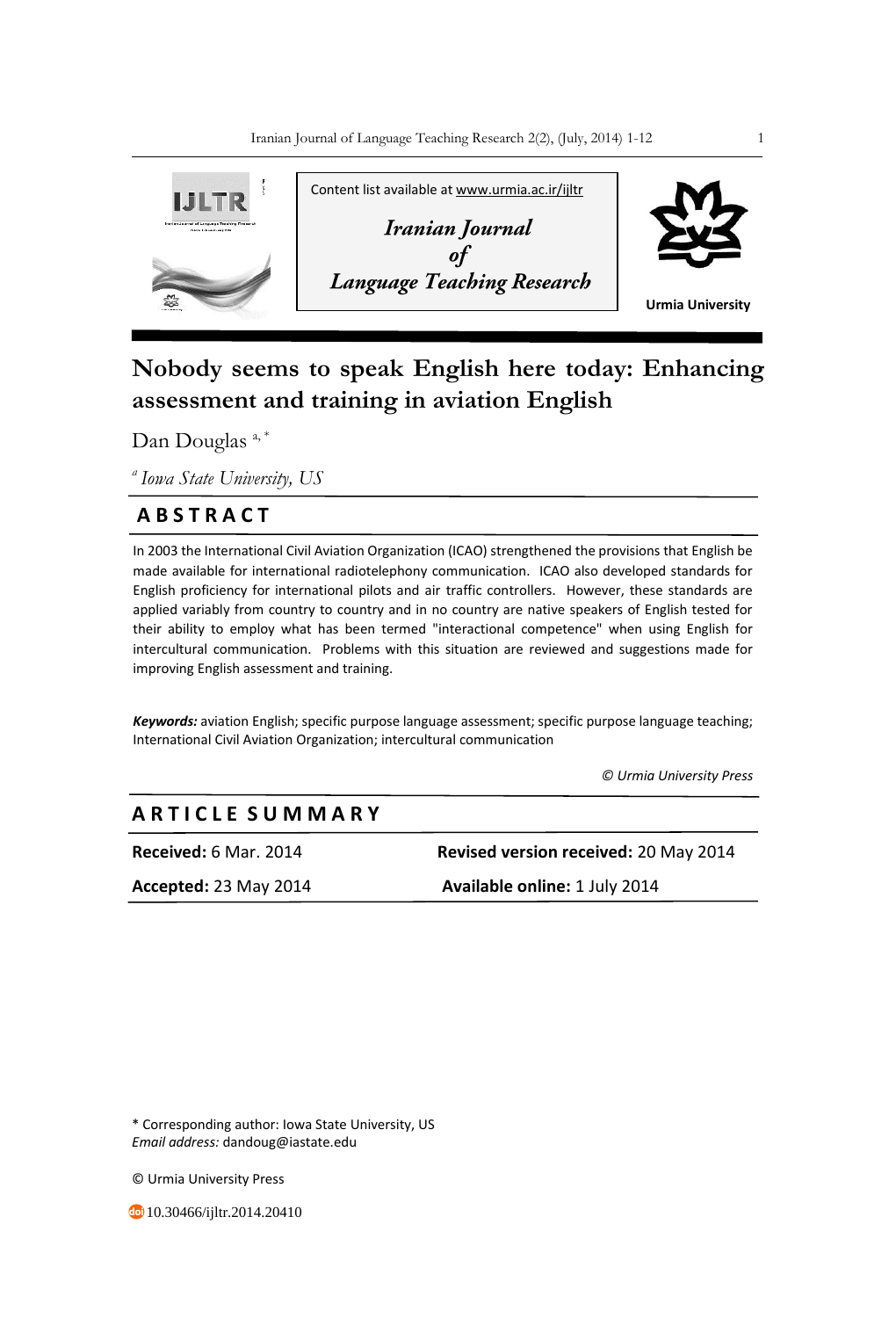#### **Introduction**

In a document detailing the new provisions, *Manual on the Implementation of ICAO Proficiency Requirements* (ICAO 2010), ICAO stipulates that "…radiotelephony communications shall be conducted in the language normally used by the station on the ground or in the English language" and "The English language shall be available, on request from any aircraft station, at all stations on the ground serving designated airports and routes used by international air services" (p. A-4). These stipulations mean that when a pilot and an air traffic control officer share a first language, they may use that language to communicate by radio; however, when the two do not share a native language, English must be used. ICAO also set standards for English language proficiency for international pilots and air traffic control officers. The organization noted that the ICAO language proficiency requirements apply to native and non-native English speakers alike, and that the burden of improving radiotelephony communications should be shared by native and non-native speakers. However, ICAO also suggested that the approach to be taken for language training and testing be one based on language for specific purposes (LSP):

> Language for specific purposes (LSP) is an approach to language training that focuses programme content on subjects, topics and issues of direct interest to learners. LSP training is driven by what learners need to do in the language and focuses principally on those features of the language which are required to undertake a particular task. (ICAO 2010, p. 7-3)

Basing language training and assessment on a language for specific purposes foundation, which has historically been directed at non-native speakers of the language in question, places the ball firmly in the non-native English speakers' court, and in fact, only non-native English speakers are required to be tested in the ICAO context. This is in spite of ICAO's recognition that native speakers of a language are no longer viewed as above consideration in discussions of the use of English internationally:

...native speakers may be perceived as the "owners" of a language through whom ultimate standards for proficiency are set. In the modern world of global communication, and particularly in the case of the English language, this point of view is becoming difficult to defend... (ICAO 2010, p. 2-5)

Indeed, in the implementation document, ICAO notes that English is a first or national language in 60 member nations and is an important second language in many more, and that there are more speakers of English as a second or foreign language worldwide than there are native speakers of the language. Therefore, they invoke the concept of English as a lingua franca and conclude, "Most users of English will not be communicating with a native speaker of English but with another English-as-a-second-language speaker ..."(p. 2-6). In light of this state of affairs, the authors of the Manual go on to suggest that "...native and other expert users of English can acquire strategies to improve cross-cultural communications..." (p. 5-4). They note that native English speaking pilots and air traffic controllers have an important role to play in increasing international aviation communication safety, suggesting that native speakers in particular have "an ethical obligation to increase their linguistic awareness" and "...focus on strategies that aid comprehension and clarity" (p. 5-4). Nevertheless, native speakers of English are not assessed for their linguistic awareness or abilities to accommodate their use of English in the context of intercultural communication. Although ICAO developed a rating scale for the evaluation of pilots and air traffic control officers (ICAO 2010, Appendix A), as well as guidelines for instruction, it leaves the actual testing and training in the hands of each member nation, and thus there is a great variety in the nature and quality of the tests and curricula used around the world. What they all share, however, is that native-speakers of English are not tested for communication ability anywhere. The purpose of this article is to develop an argument that, as an issue of aviation safety, native English speaking pilots and air traffic control officers should be tested alongside second language speakers in the use of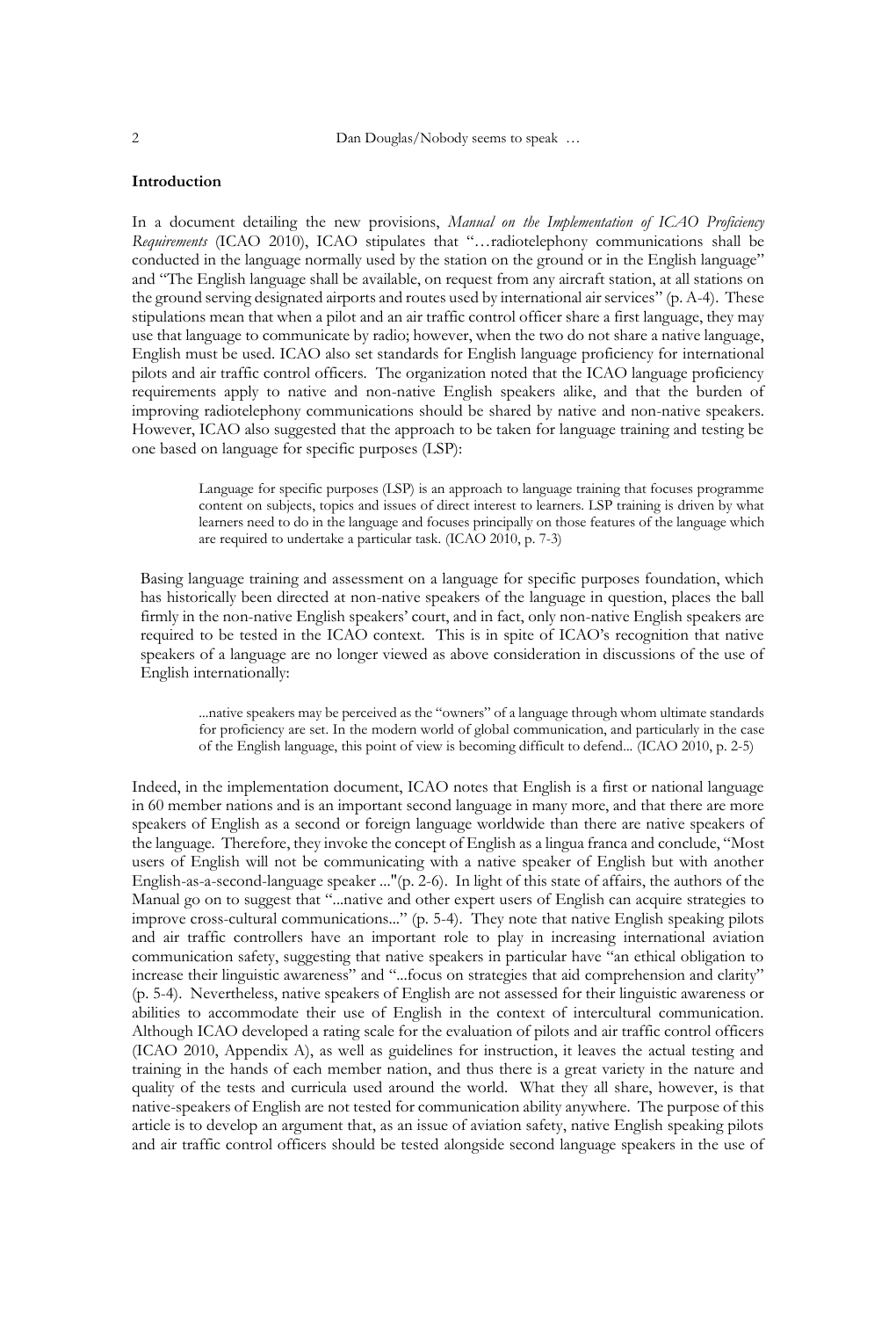English and instructed in interactional competence of English as a lingua franca in aviation radiotelephony.

#### **Review of literature**

There has been a growing realization that traditional conceptualizations of the construct underlying language assessment may be too limited to deal with the realities of current language use internationally, particularly with regard to English. In a study of the phonology of English as an international language, Jenkins (2000) has argued that "…it is for L1 speakers to move their own receptive goal posts and adjust their own expectations as far as international…uses of English are concerned. . . ." (p. 160). Merritt and Maurino (2004) conclude from a study of cross-cultural factors in aviation safety that

> Cross-cultural issues in aviation can only be resolved with joint effort. This is not something that 'they' (the other cultures) have to fix – there is a role for people on both sides of the interface, for members of the dominant model as well as people outside the dominant model (p. 172).

Applied linguists have been studying the nature of aviation communication and its reliability and resilience. In a study of pilots' radio communication, Estival and Molesworth (2009) conclude that "…communication problems within General Aviation cannot be solely attributed to language proficiency levels of EL2 pilots...the results suggest that all pilots experience, and contribute to, communication problems… "(pp. 13-14). Cookson (2009) agrees, arguing that

> Although it is vital to ensure that non-native speakers have a suitable level of English proficiency, there would undoubtedly also be value in language awareness training for native speakers that taught, for instance, strategies for dealing with non-native speakers whose pronunciation is heavily influenced by their L1 (pp. 12-13).

Kim and Elder (2009) explore the notion that English as a lingua franca might be a more productive way of conceptualizing aviation English than is that of English as a second language: Kim and Elder recommend that "Since English…is generally the language used and…since the participants in the exchange are by no means all native speakers…it is more helpful to think of aviation English as a **lingua franca** than as a restricted specific purpose code (Kim and Elder, 2009, p. 14).

Recall that in the ICAO language proficiency implementation document (ICAO, 2010), English as a lingua franca is discussed as one possible way of approaching the problem of miscommunication in the aviation context, but this was not followed up on in the actual implementation. Kim and Elder (2009) argue that "the ICAO language testing policy…focuses only on language proficiency, with the implication that the onus rests only on the non-native English speaking pilots and controllers to 'lift their game'''(p. 15).

Kim (2012) studied the construct of aviation English by means of interview, questionnaire, and focus group data collected from Korean international airline pilots and air traffic controllers. She asked them about their perceptions of the ICAO language proficiency requirements, the English test administered in Korea, and their opinions regarding the important qualities of aviation communication. She also asked them, in focus groups, to comment on the radiotelephony discourse of pilots and air traffic controllers recorded during non-routine situations at an international airport in Korea. Her findings suggested that the Korean pilots and air traffic control officers perceived a native English speaker bias in the current ICAO policy and believed that the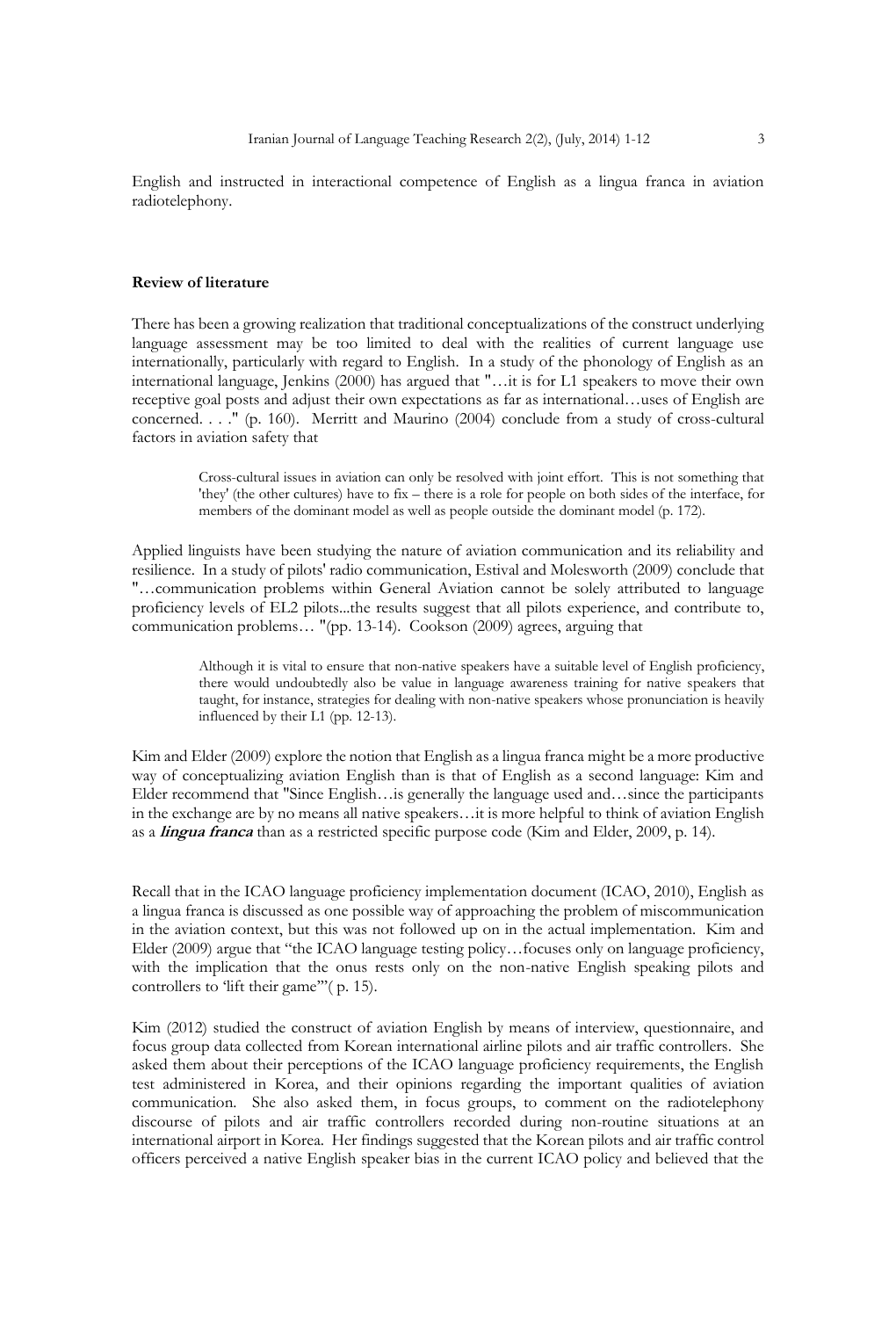policy ignores issues of aviation experience and expertise. In this regard, they felt that a lack of professional knowledge by either pilot or air traffic controller was responsible for unnecessarily extended and potentially ambiguous communication. They also expressed a concern that a lack of adherence to standard conventions, particularly by native English speaking pilots, also impeded communication. Kim emphasized the ICAO view that responsibility for misunderstanding is shared: the appropriate use of accommodation strategies by both native and non-native English speaking interlocutors is critical to achieve precise and efficient communication. She concluded that the ICAO policy with regard to assessment is biased and hence the basis for decisions regarding the communicative readiness of aviation personnel is inappropriate. She calls for a reconceptualization of the construct of radiotelephony communication in the interests of improved policy formation, test development and training.

The ICAO language proficiency rating scale specifically states that the descriptors are applicable to both native and non-native speakers. For example, the introduction to the scale descriptors says that "All participants in aeronautical radiotelephony communications must conform to the ICAO proficiency requirements, and there is no presupposition that first-language speakers necessarily conform" (ICAO, 2010, p. 4-8). The ICAO document also recognizes that pilots and air traffic controllers require skill in using strategic competence to resolve misunderstandings: "Proficient speakers shall use appropriate communicative strategies to exchange messages and to recognize and resolve misunderstandings (e.g. to check, confirm, or clarify information) in a general or workrelated context" (p. 4-6). The ICAO rating scale in fact includes this aspect of communication under the heading of Interactions. The descriptor at the Operational Level (Level 4 on the Scale) describes strategic competence as follows:

> Deals adequately with apparent misunderstandings by checking, confirming or clarifying... A pilot or air traffic controller who does not understand an unexpected communication must be able to communicate that fact. It is much safer to query a communication, to clarify, or even to simply acknowledge that one does not understand rather than to allow silence to mistakenly represent comprehension... speakers need to be skilled at checking, seeking confirmation, or clarifying a situation or communication. (ICAO 2010, p. 4-14)

In spite of this official recognition that both native and non-native English speakers require strategic competence and that training in such competency is needed, it has been the practice worldwide that only non-native English speaking pilots and air traffic controllers are tested. This fact makes it difficult to act upon the ICAO policy that native and non-native speaking pilots share responsibility for aviation communication.

The aviation industry is beginning to recognize the potential problem with the way the language proficiency requirements are being implemented, and some practitioners have focused on culture as a way of conceptualizing the issue: "The industry wants reliable communications but also wants the operators (Pilots/ATC) to be resilient and recover from a communication error when it occurs. Culture impacts on both reliability and resilience" (Lloyd Evans, 2013).

Lloyd Evans, a human factors specialist at Emirates Airlines, points out that the goal of in-flight communication is, of course, safety, and that as pilot professional culture tends to dominate in communication, pilots need training in resilience in cases of miscommunication. Lloyd Evans recommends training in second language communication strategies, including literal translation, language switch, restructuring, paraphrasing, appealing for / offering help, and repeating.

Kim and Elder (2009) agree, suggesting that all pilots, whether native- or non-native English speakers, should be trained in communication strategies relevant to English as a lingua franca, primarily those of simplification of speech and avoidance of redundant information, paraphrasing of utterances when these are found to cause problems of comprehension, and more judicious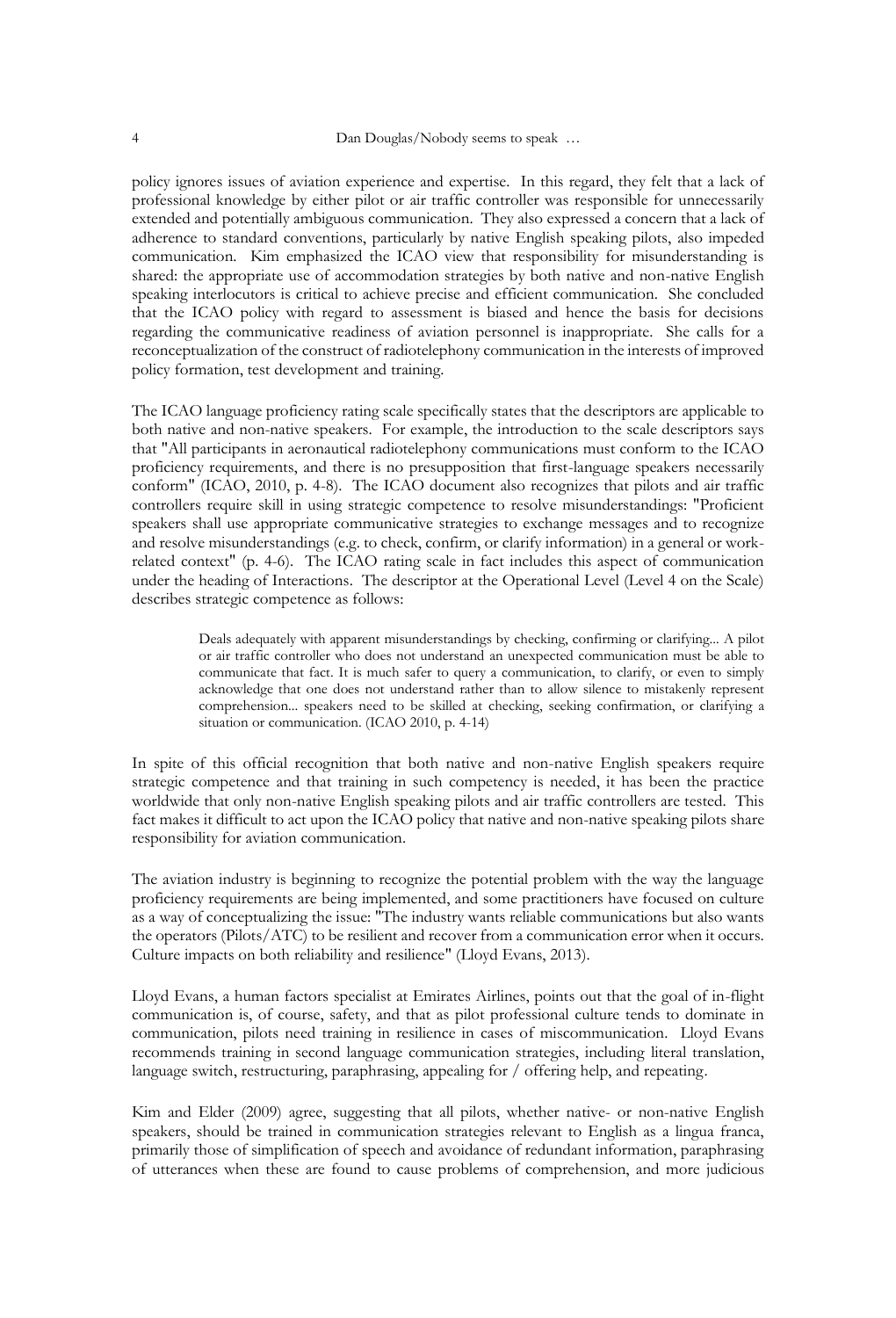deployment of available language resources, including the existing aviation phraseology. They call for conceptualizing aviation English as a *lingua franca*. More than 25 years ago, Samarin (1987) defined a lingua franca as "any lingual medium of communication between people of different mother tongues, for whom it is a second language" (p. 371). More recently, it has come to be realized that English has become a truly global language, used as a medium of communication between not only second language speakers, but between native speakers and second language speakers and between these groups and speakers of nativized varieties such as Indian, Pakistani, Filipino, or Kenyan English (Seidlhofer, 2004).

McNamara (2012) has joined the call for a reconsideration of aviation English as a lingua franca. He points out that the wording of the ICAO language proficiency requirements in fact assumes an English as a Lingua Franca (ELF) context. For example, he notes the following: 1) the pronunciation descriptor at Level 4 states that "Occasionally, a proficient listener may have to pay close attention to understand or may have to clarify something from time to time…" 2) the Vocabulary descriptor says that "When faced with a communication breakdown, an Operational Level 4 speaker can paraphrase and negotiate meaning so that the message is understood." 3) the comprehension descriptor stipulates that "...pilots or air traffic controllers will need to have strategies available which allow them to ultimately comprehend the unexpected or unusual communication." 4) the Interaction descriptor says that the Level 4 speaker "Deals adequately with apparent misunderstandings by checking, confirming or clarifying. "These are all features of lingua franca communication, and McNamara concludes that it is "more helpful to think of aviation English as a lingua franca than as a restricted specific purpose code" (p. 14).

Research thus suggests that training and assessment in aviation English should emphasize the existing, though latent, view of English as a lingua franca in the ICAO language proficiency implementation document (ICAO 2010) as an approach to resolving problems of miscommunication in aviation. This would mean revising the language proficiency requirements to include features of ELF and the testing of all international pilots and air traffic controllers. But what is this thing called aviation English?

#### **Examples of Aviation English**

In international civil aviation, ICAO distinguishes between "standardized phraseology" and "plain language". The first refers to a restricted set of vocabulary and phrases that all pilots and air traffic controllers must use when engaging in routine situations. An example of standardized phraseology is shown below:

> *ATC: …Seven Tango Romeo traffic short final, cleared to land, wind three three zero at one one. Pilot: Clear to land, Seven Tango Romeo.*

In this example, the ATC identifies the aircraft being communicated with, 7TR, by using the international radiotelephony spelling alphabet, with conventionalized words representing each letter (Alfa, Bravo, Charlie, etc.). "Tango" stands for "T" and "Romeo" for "R." Next, the ATC informs the pilot that there are other aircraft in the area, "traffic short final," tells the pilot that he has permission to land, "cleared to land," and that there is wind blowing from compass direction 330 degrees (north-northwest) at 11 miles per hour, "wind three three zero at one one." The pilot responds by repeating the key permission, "clear to land," and ends with his aircraft identification, "seven tango romeo." Such phraseology is mandated by ICAO and is to be used in all routine communications.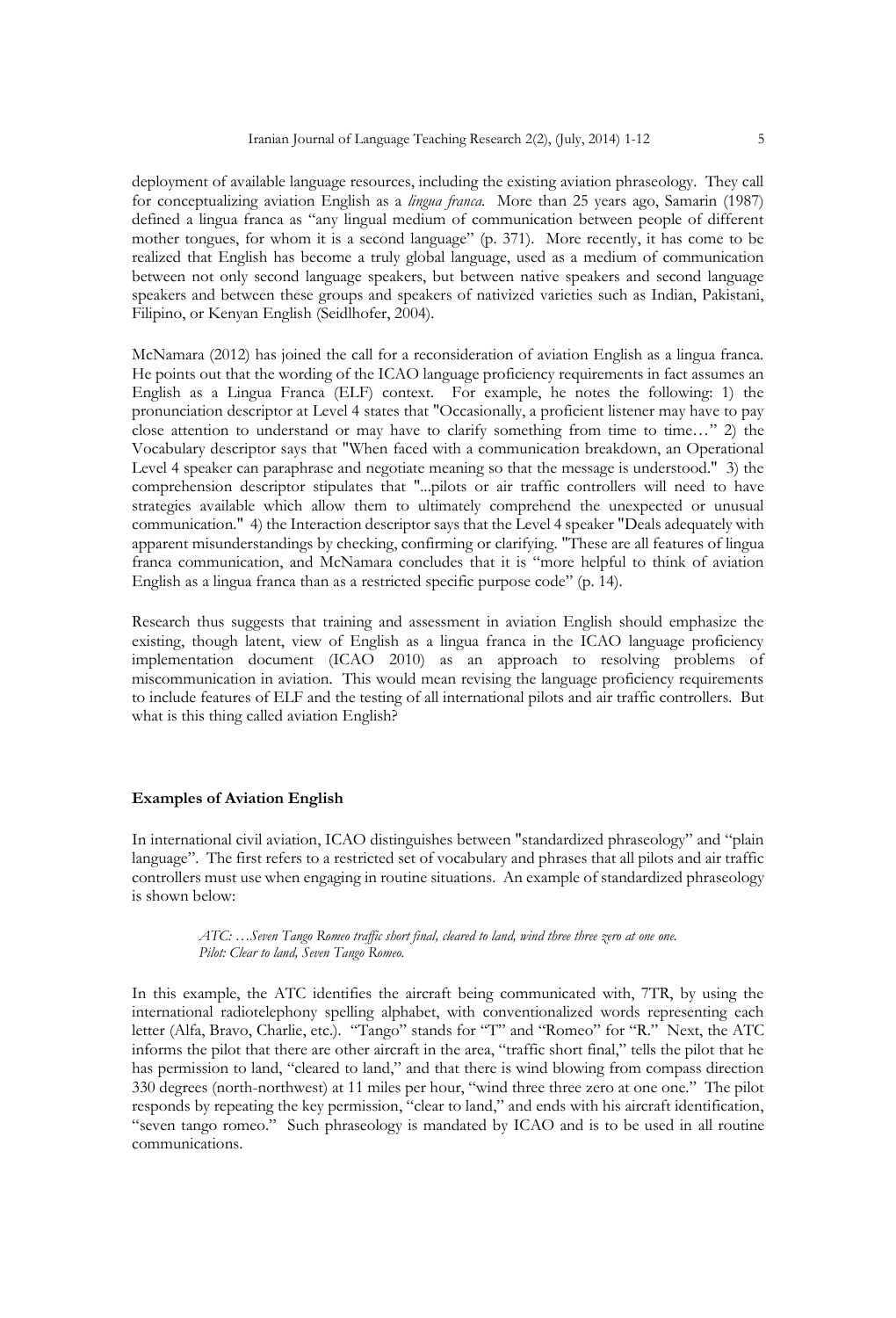What ICAO terms "plain language" is to be used only when standardized phraseology will not suffice; in other words, in unusual or emergency situations. An example of the use of plain language in an emergency situation, where two aircraft are about to collide is below:

> *ATC: What is your present level? Pilot: 327 ATC: [stuttering]…eh…maintain now that level and report passing Zagreb Pilot: What level? ATC: At which you are now climbing, because…eh…you have an aircraft in front of you at…335 from left to right.*

The controller is clearly worried and departs from standardized phraseology, perhaps out of alarm at the impending collision, although he could have said, "State present level." He does use phraseology in his next utterance, though he is clearly distressed and stutters in his hurry to get the message across that the pilot should stop climbing and level out his aircraft. The pilot is confused and asks in plain language, "What level?" The ATC's response is in plain language, explaining the reason for the instruction to stop climbing.

Now consider an example of aviation English in what should have been a routine situation, in this case an exchange between an air traffic controller (ATC) and the pilots of two aircraft (981 and 406) at John F. Kennedy airport in New York. The names of the airlines involved have been deleted. The ATC wants to know whether the pilot of flight 981 has been given permission to park at a gate.

*Figure 1:* ATC/Pilot Communication Transcript

ATC: 981 – have they cleared you into the ramp? Pilot: Roger – ramp...to the ramp, 981 ATC: OK, they have cleared you into the ramp? [silence] ATC: 981 – Ground [silence] ATC: 981 – Kennedy Ground Pilot: 981 – go ahead ATC: [deliberately] Have you been cleared into the ramp? Pilot: OK, cleared to the ramp ATC:[louder] No! That was a question – have the ramp people cleared you into the gate? Pilot: Roger, to the gate, 981 ATC: I'll try it again – it's a question – hold your position – this is a question – interrogative [deliberately] have you been cleared into your gate? Pilot: OK, we'll hold here ATC: OK, how about the question? – have they cleared you into the gate? Pilot: Roger Pilot 2: Ground, good afternoon […] ATC: […] 406 – what's your gate assignment? Pilot 2: Gate number 2 ATC: OK, hold short 2 to right, call the ramp, ask them in very simple English if you can get to your gate now or not – that's all I want to know Pilot 2: Roger, wilco ATC: Ask them if anybody at that terminal can get to their ramp besides Air France, please, because they don't seem to be – nobody seems to speak English here today… http://www.youtube.com/watch?v=1NDqZy4deDI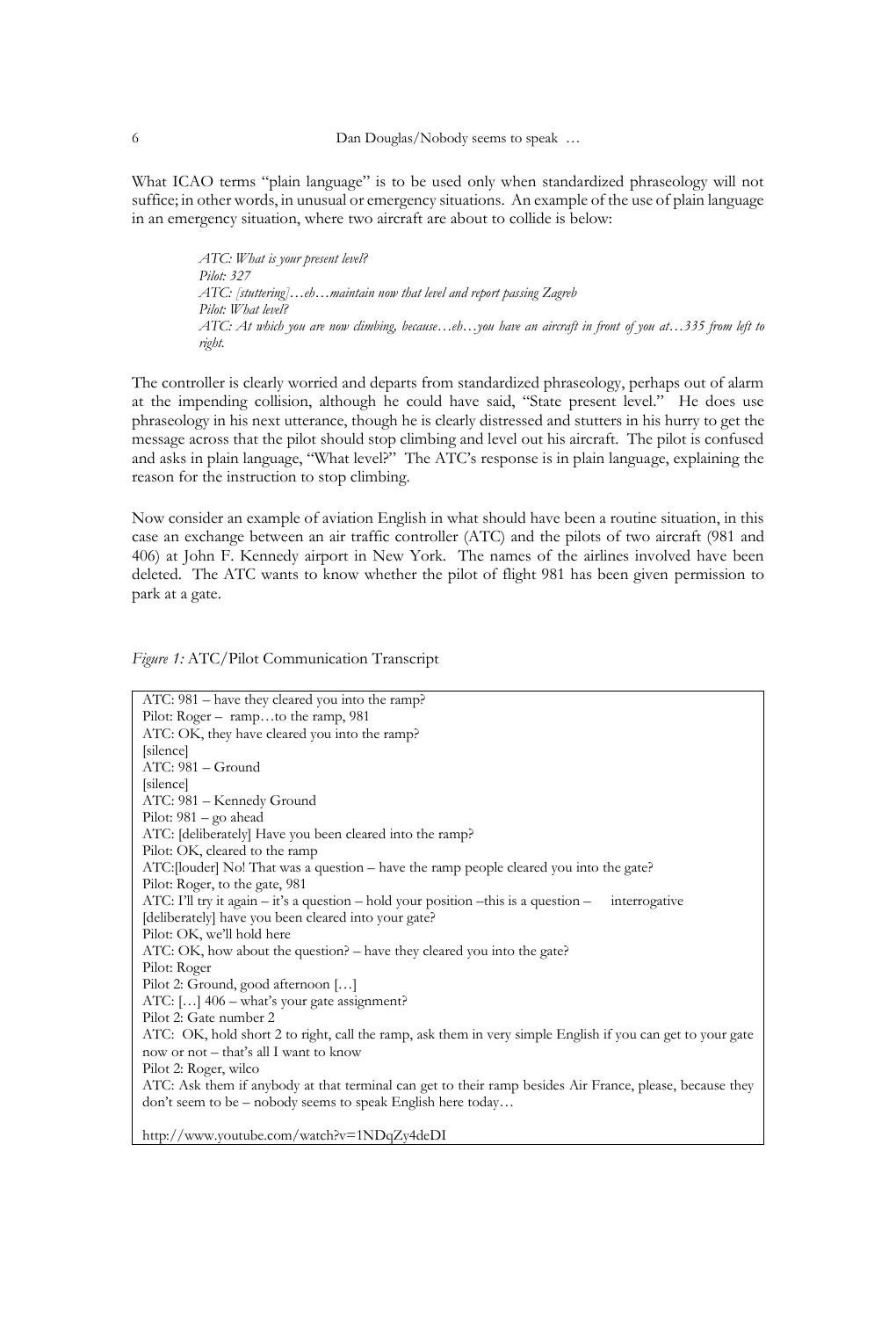Notice first that the ATC does not use much standardized phraseology, but rather plain English. For example, the ATC says the call number of the aircraft "nine-eighty-one" rather than the correct "niner eight one." Moreover, the question "have they cleared you into the ramp?" should have been phrased as a directive "Confirm cleared to ramp," not phrased as a question at all. Second, the ATC uses rising intonation rather than syntax to ask his follow-up question: "OK, they have cleared you into the ramp?" rather than "Please confirm that they have cleared you into the ramp." Third, the ATC talks louder in the face of non-comprehension, indicating impatience. Indeed, the exchange takes on a note of desperation in the middle: "I'll try it again – it's a question – hold your position – this is a question – interrogative..." Though it is less clear in the written text than in the original oral version, the ATC is almost panicking in his effort to get his message across. Fourth, at one point he used less frequent vocabulary in order to clarify: "this is a question – *interrogative*..." Finally, one thing the ATC did which might actually have been helpful, though it may also have signaled disrespect and frustration, was to speak more deliberately to make himself understood: "Have – you – been – cleared – in – to – the – ramp?" The ATC finally abandons the communication and asks another pilot to get the desired information. The end result was a long, drawn out exchange in a situation that would have been much more efficient and effective had the ATC employed some interactional strategies that are well-known to users of English as a lingua franca. Kim and Elder (2009) refer to such strategies as *interactional competence.*

#### **Interactional Competence**

Kim and Elder (2009) argue that interactional competence is the ability by which users' responsibilities for communication are shared across participants, who

> need to be able to adapt to the situation at hand and enlist a range of communicative resources to participate in and make sense of messages delivered by speakers with differing levels of English competence in situations which may range from routine to highly unpredictable (pp. 14-15).

The communicative resources that make up interactional competence include simplification of speech and avoidance of redundant information, paraphrasing of utterances when these are found to cause problems of comprehension, and more judicious deployment of available language resources, including the existing aviation phraseology repertoire.

The ICAO Manual (2010) in fact offers some guidance on such strategies in a section on crosscultural communication:

> Native and highly proficient speakers can, for example, focus on keeping their intonation neutral and calm…take particular care to be explicit, rather than indirect, in their communications…train themselves away from the use of jargon, slang, and idiomatic expressions…ask for readbacks and confirmation that their messages have been understood…attend more carefully to readbacks in cross-cultural communication situations, taking greater care to avoid the pitfalls of "expectancy"...Additionally, a slower rate of delivery seems to make speech more comprehensible. Sec. 5.3.3.2

The document emphasizes a concern for safety in this regard:

A number of accidents and incidents have been attributed to either a controller or pilot using less direct forms to communicate some concern, which was in part either misunderstood or ignored. Therefore, it is important that air traffic controllers and pilots be familiar with the concepts of function, form and register (Sec. 5.3.3.4).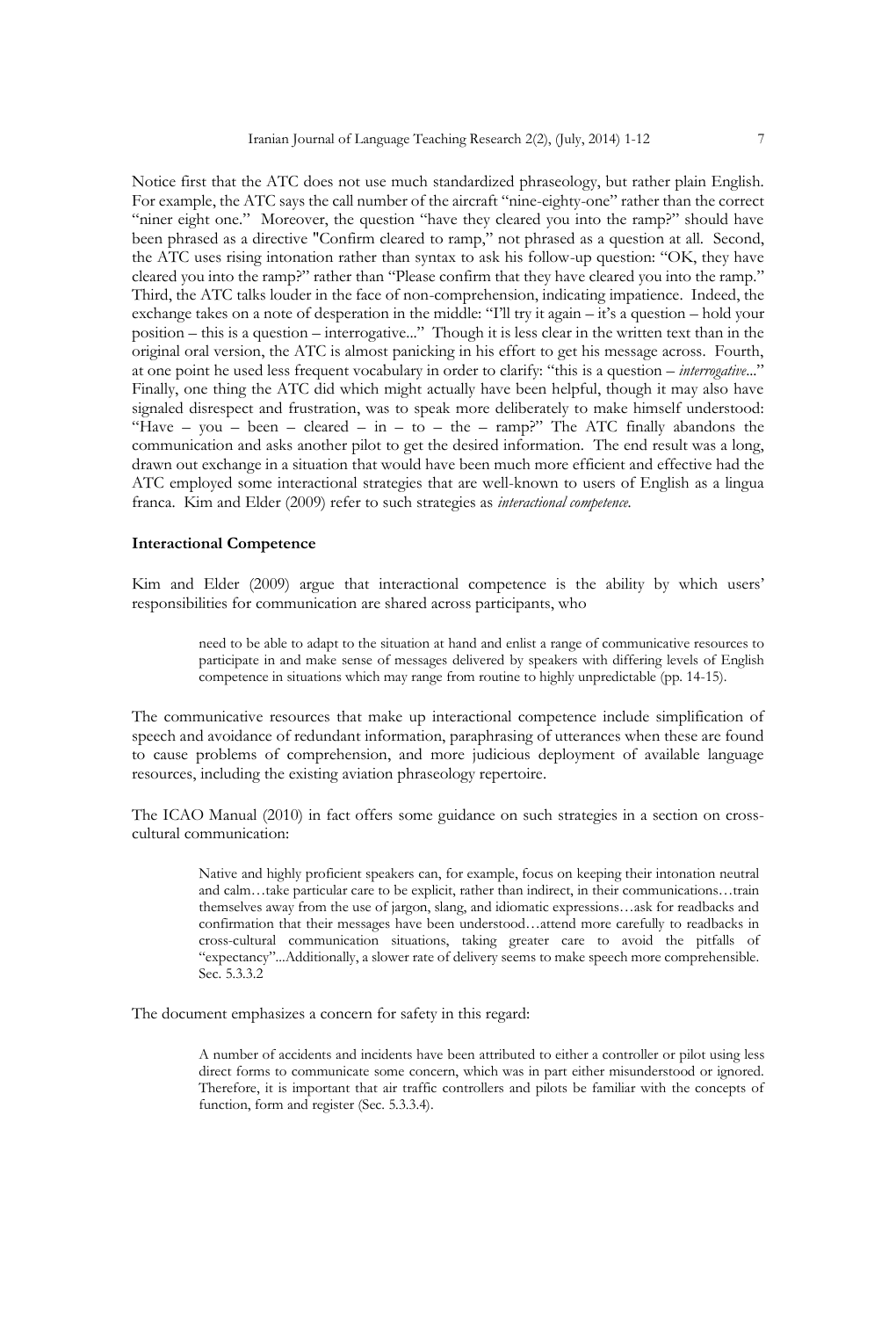In spite of this emphasis on communication strategies in cross-cultural communication and the recognition of the importance of these strategies for safety, as noted above, testing and certification of native English speakers in communication strategies has never been a part of ICAO practice.

McNamara (2012) has argued strongly that tests at Level 4 are clearly invalid. He reasons that the construct is too narrow (referring as it does only to non-native English speaker characteristics in relation to native speaker standards), the standard of proficiency is thus set too high, sole responsibility for communication is seen to lie with non-native English speakers, and other factors, such as ELF communicative features are ignored. McNamara suggests that what is needed is a "strong performance assessment" (McNamara, 1996) which would include 1) judging performance against real-world criteria, along the lines of the research carried out by Kim (2012) and Knoch (2014); 2) incorporating 'ability for use' as proposed by long ago by Hymes (1972), knowledge of *how* to communicate in specific contexts (see also Davies 1989; and 3) the testing of all participants, native English speakers and non-native speakers alike. McNamara's reference to "real-world criteria" refers to what he and Jacoby (Jacoby & McNamara, 1999) have called indigenous assessment criteria, criteria used by experienced professional and vocational practitioners when judging the communicative performances of other practitioners in their fields. There is an increasing interest in indigenous assessment criteria to inform test development in professional and vocational contexts (e.g., Pill, 2013; Knoch, 2014; Douglas & Myers, 2000).

Harding (2012) has suggested what a test of English as a lingua franca might include:

- Ability to tolerate and comprehend different varieties of English (e.g., accents, syntax, discourse styles, etc)
- Ability to negotiate meaning when meaning is ambiguous
- Ability to use (or adjust) phonological features crucial for intelligibility between speakers of different first language backgrounds
- Awareness of appropriate pragmatics (understanding meaning in relation to context)
- Ability to accommodate your interlocutor (making yourself understood whomever you are speaking with)
- Ability to notice and repair breakdowns in communication

Note that in the third bullet point above, "features crucial to intelligibility," Harding is referring to the Lingua Franca Core (LFC), proposed by Jenkins (2000). In her study, Jenkins was attempting to ascertain what pronunciation features speakers would need to employ if they were trying to be intelligible to other users of English as a lingua franca, not trying to sound like native English speakers. The crucial features Jenkins proposed were the following:

- 1. Most consonant sounds plus one vowel (/ɜː/)
- 2. Preservation of most consonant clusters
- 3. Vowel length (especially before voiced/unvoiced consonants)
- 4. Appropriate word grouping and placement of nuclear stress

While scholars accept that Jenkins' list may need to be modified as further research is carried out on ELF phonology (e.g., Seidelhofer 2004), it provides an excellent starting point for assessing the phonological features of aviation English. ICAO, once again, has recognized this in the implementation Manual (ICAO 2010), "...all speakers must move towards pronunciation patterns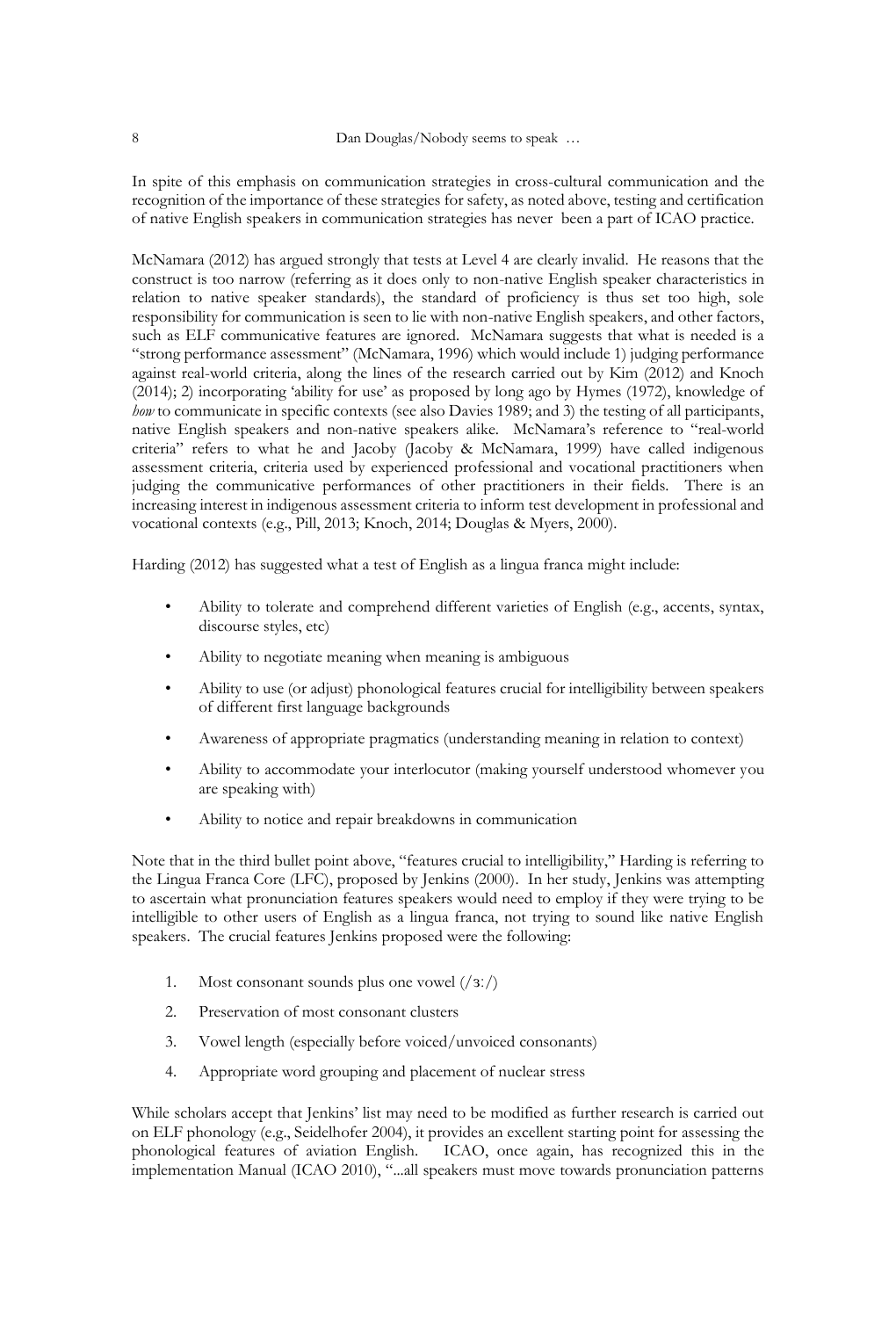acceptable to the larger international aeronautical community" (Sec. 5.3.3.6). Again, in practice, however, the ICAO Language Proficiency Rating Scale defines Pronunciation at the Operational Level 4, as "Pronunciation, stress, rhythm, and intonation are influenced by the first language or regional variation but only sometimes interfere with ease of understanding" (ICAO, 2010, Appendix A), thus placing the onus on non-native English speakers.

I would add *background knowledge* to Harding's formulation. Clearly the speakers must have something to talk *about* and knowhow to use that knowledge in specific situations. Background knowledge is thus about content but also about situations, and pilots and air traffic controllers must rely on past experience to be able to communicate efficiently and effectively, to make sense of current input and make predictions about what is to come (Douglas, 2000). The interaction between language knowledge and background knowledge is illustrated in recent research by Knoch (2014) in a study of Korean pilots evaluating recorded speech samples from a semi-direct test of aviation English and recorded live interviews. When pilots were asked what made a particular speech sample most effective, Knoch reports that "…a speaker's level of technical knowledge, experience, and training level was most often mentioned…" (p. 12). She therefore deduced that these factors played an important role in their evaluation of the communications. Knoch's findings also show how difficult the pilots found it to separate language ability from aviation knowledge, thus reinforcing the view that language knowledge and background knowledge interact in communication.

#### **An ELF-enhanced Test of Aviation English**

In the interest of enhanced air traffic safety, the construct to be measured in tests of aviation English should, in my view, be expanded beyond language knowledge to include Interactional Competence as described by Kim and Elder (2009), Harding (2012), and McNamara (2012). Recall that the current ICAO language proficiency rating scale includes a category of "Interaction," described at Level 4 as "Responses are usually immediate, appropriate, and informative, initiates and maintains exchanges even when dealing with an unexpected turn of events, and deals adequately with apparent misunderstandings by checking, confirming, or clarifying. (ICAO, 2010, Appendix A)

This is a good starting point for a revised rating scale, I believe, but the category should be given more prominence in the scale and enriched by including the features of English as a lingua franca that I have discussed. What would an ELF-enhanced test of aviation English be like? Perhaps the modest suggestions in Figure 1 below will spark test developers to think about these interactional aspects and how to assess them. The figure lists the components of ELF communication strategies and suggests a possible test task for each.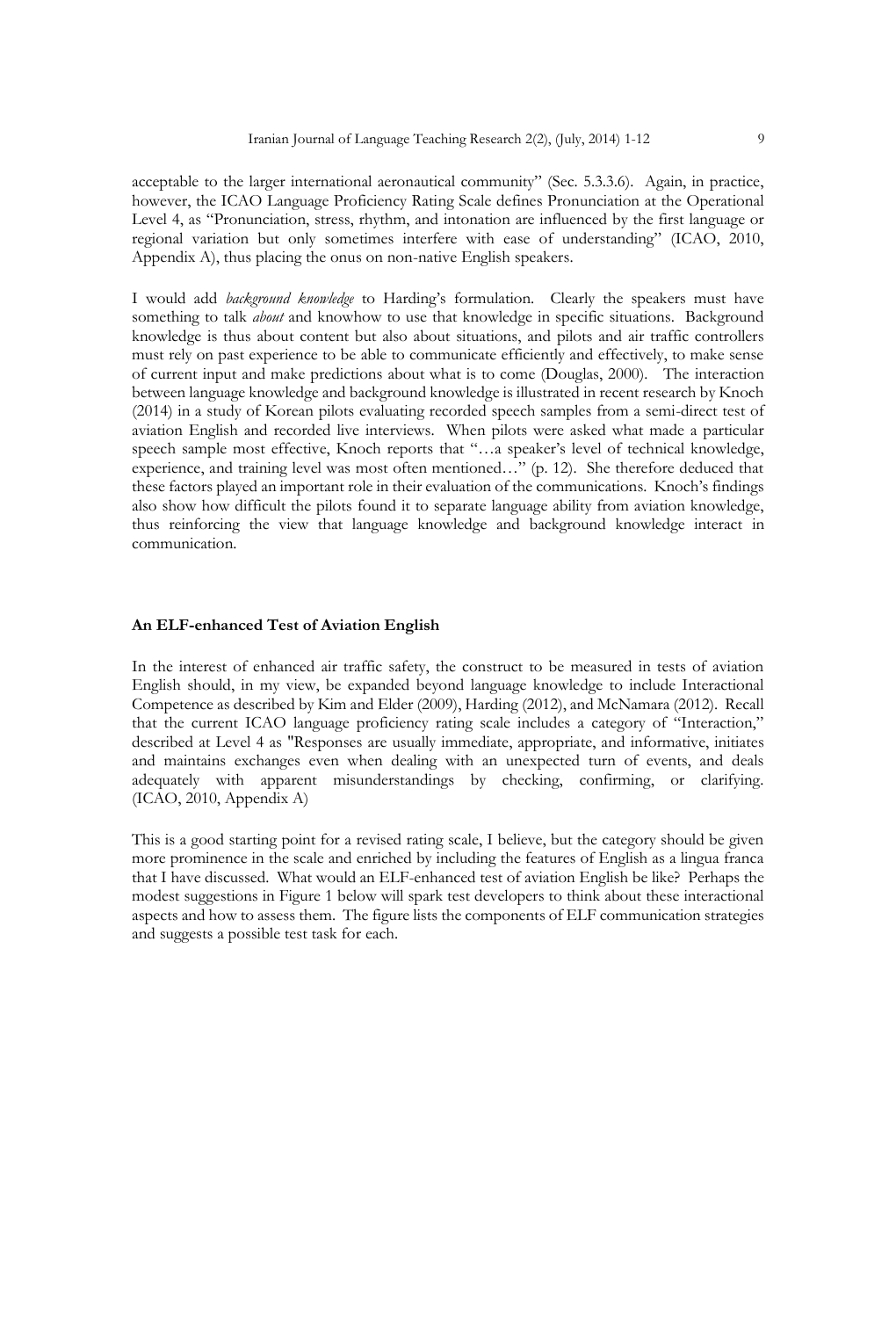| <b>Ability</b>                                                                  | Task                                                                                                                           |
|---------------------------------------------------------------------------------|--------------------------------------------------------------------------------------------------------------------------------|
| Ability to tolerate and comprehend<br>different varieties of English            | Demonstrate comprehension of a variety of English accents,<br>discourse styles                                                 |
| Ability to negotiate meaning                                                    | In face-to-face interview, interlocutor produces an intentionally<br>ambiguous utterance which must be negotiated by candidate |
| Ability to use (or adjust) phonological<br>features crucial for intelligibility | Interlocutor indicates a failure to comprehend Candidate's<br>utterance, requesting a recast                                   |
| Awareness of appropriate pragmatics                                             | Discourse completion in aviation context                                                                                       |
| Ability to accommodate                                                          | Candidate uses simpler vocabulary or syntax in response to<br>interlocutor's non-comprehension                                 |
| Ability to notice and repair breakdowns<br>in communication                     | "Say again" in response to imprecise read-backs                                                                                |
| Background Knowledge                                                            | Score given for technical knowledge, communicative efficiency                                                                  |

*Figure 2:* Possible tasks in an ELF-enhanced test of aviation English

Clearly, if aviation English assessment standards are revised to accommodate a focus on interactional competence, instructional curricula and materials will need to be similarly enhanced to provide this same focus for English native speaking pilots and air traffic controllers.

In the end, I believe we have a professional/ethical responsibility to continue to study the phenomenon of aviation radiotelephony and the role of both native and non-native speakers of English in maintaining communication. We need to know more about both the nature of aviation English in various contexts and regions of the world, and about the indigenous assessment criteria that can inform our efforts to assess the communicative effectiveness of both native- and nonnative English speakers. Applied linguists should collect and analyze samples of radiotelephony communication in various regions of the world and begin to incorporate their findings into the training and assessment of pilots and air traffic controllers. Test developers need to learn more about the indigenous criteria experienced pilots and ATCs use when evaluating the performance of their colleagues, so that these criteria can inform aviation English performance assessment. Aviation English materials developers and instructors also need to produce materials and instructional techniques to train both native- and non-native English speaking pilots and air traffic controllers in intercultural communication strategies. We should also work through our professional organizations to encourage ICAO to revise the guidelines for aviation English assessment to adequately reflect the realities of using English as a lingua franca. Indeed, the International Language Testing Association (ILTA) has been working with representatives of ICAO to 1) revise the Language Proficiency Requirements to enhance the safety of air travel, and 2) to provide a list of experts in aviation English assessment to consult with and advise national civil aviation authorities and test developers in best assessment practices. It is my belief that a new focus on interactional competence in the framework of English as a lingua franca, which ICAO espouses but has not put into practice, will go a long way toward achieving the desired goals of safety and efficient, effective communication in international air travel.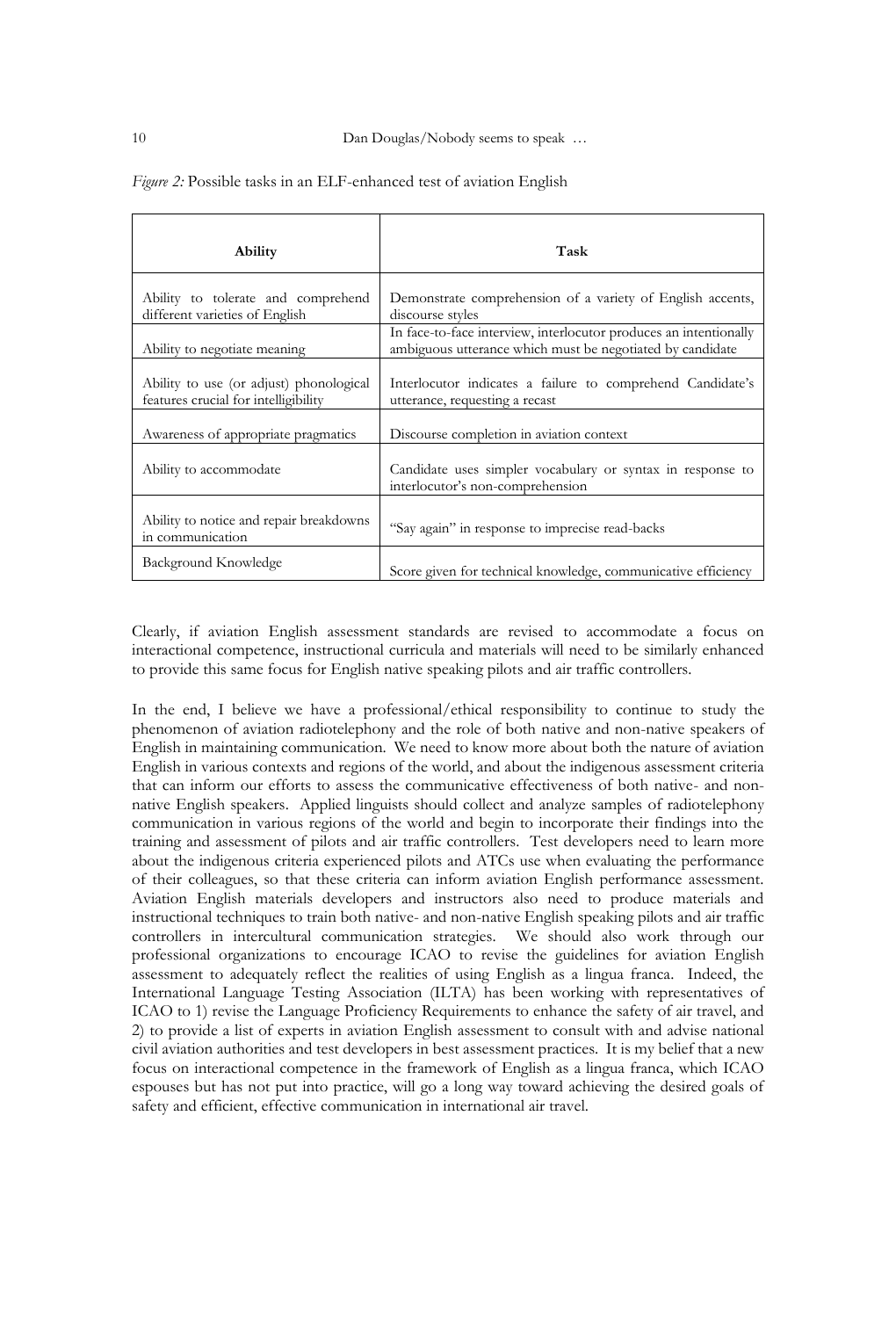#### **References**

- Cookson, S. (2009). Airline accidents involving linguistic factors. *Australian Review of Applied Linguistics, 24*(3)*,* 22.1-22.14.
- Davies, A. (1989). Communicative competence as language use. *Applied Linguistics, 10(*2), 157-170.
- Douglas, D. (2000). *Assessing languages for specific purposes.* Cambridge: Cambridge University Press.
- Douglas, D., & Myers, R. K. (2000). Assessing the communication skills of veterinary students: Whose criteria? In A. Kunnan (Ed.), *Fairness and validation in language assessment. Selected papers from the 19th Language Testing Research Colloquium*. *Studies in Language Testing 9* (pp. 60- 81). Cambridge: Cambridge University Press.
- Estival, D. & Molesworth, B. (2009). A study of EL2 pilots' radio communication in the general aviation environment. *Australian Review of Applied Linguistics, 24*(3)*,* 241-24.16.
- Harding, L. (2012). *Language testing, World Englishes and English as a Lingua Franca: The case for evidencebased change*. University of Copenhagen: CIP symposium 2012. Copenhagen. Available at: http://cip.ku.dk/english/events/previous\_events/ symposium\_2012/
- Hymes, D. (1972). On communicative competence. In J. Pride & J. Holmes (eds.), *Sociolinguistics: Selected readings* (pp. 269-293)*.* Penguin: Harmondsworth.
- ICAO. (2010). *Manual on the implementation of ICAO language proficiency requirements.* Second Edition. Montreal: International Civil Aviation Organization.
- Jacoby, S. & McNamara, T. (1999). Locating competence. *English for Specific Purposes, 18*(3), 213- 241.
- Jenkins, J. (2000). *The phonology of English as an international language: New models, new norms, new goals*. Oxford: Oxford University Press.
- Kim, H. (2012). *Exploring the construct of aviation communication: a critique of the ICAO language proficiency policy*. Unpublished doctoral thesis, University of Melbourne.
- Kim, H. & Elder, C. (2009). Understanding aviation English as a lingua franca: Perceptions of Korean aviation personnel. *Australian Review of Applied Linguistics, 32*(3), 23.1-23.17.
- Knoch, U. (2014). Using subject specialists to validate an ESP rating scale: The case of the International Civil Aviation Organization (ICAO) rating scale. *English for Specific Purposes, 33*, 77-86.
- Lloyd Evans, G. (2013). *Cross cultural flight crew and communication*. Paper presented at the International Civil Aviation English Forum, Paris, April.

McNamara, T. (1996). *Measuring second language performance.* London: Longman.